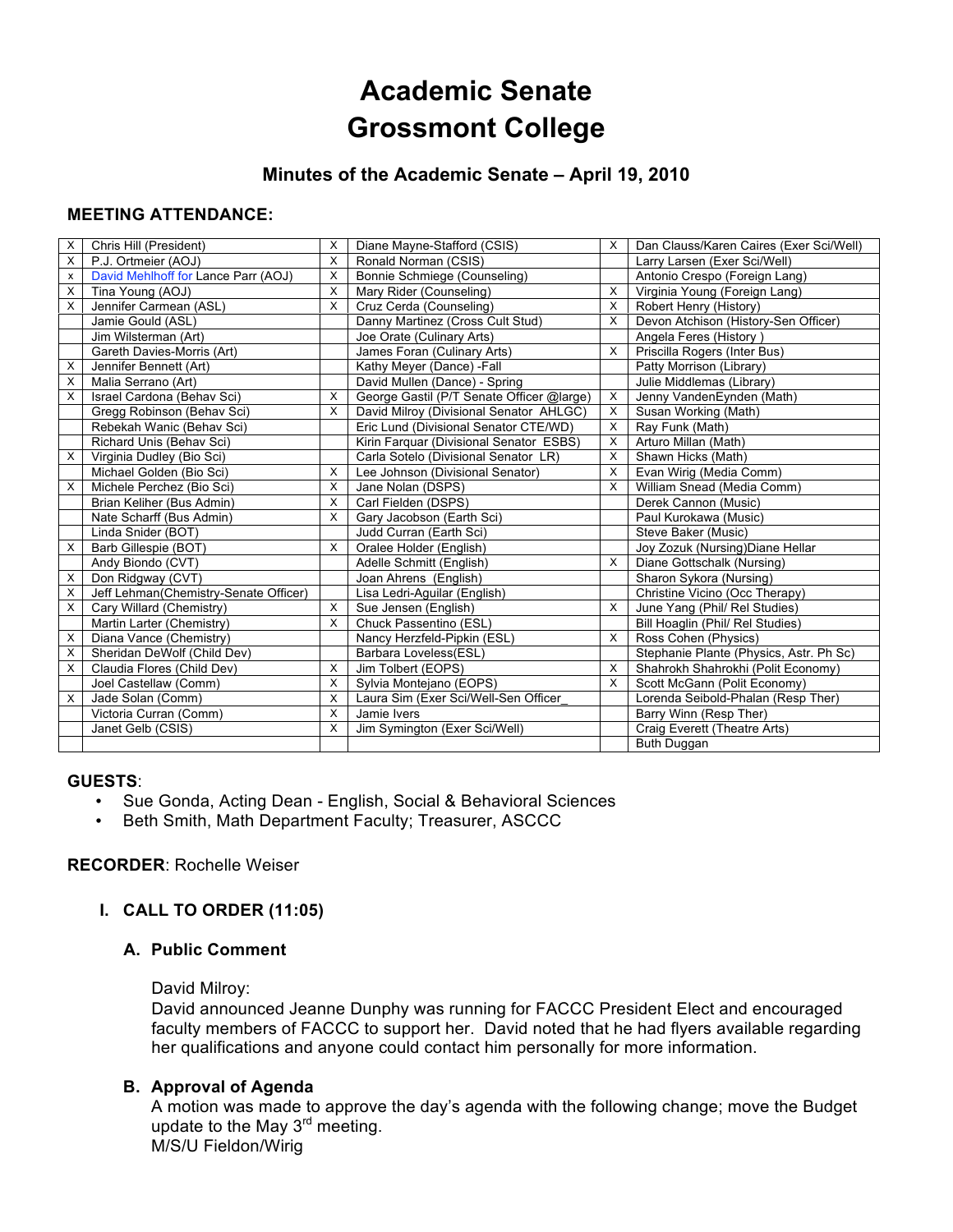#### **C. Approval of Minutes from April 5, 2010**

A motion was made to approve the minutes from April 5, 2010 meeting with minor corrections. M/S/U Holder/Atchison

## **II. PRESIDENT'S REPORT**

#### **A. Academic Senate for California Community Colleges (ASCCC) Plenary Session Report**

Chris began by reviewing the handout *Spring 2010 Plenary Session Highlights*. She announced Beth Smith had been re-elected as the Treasurer for the ASCCC. She noted the list of resolutions and papers that were adopted. One item of interest for the Grossmont College Senate was a resolution that passed to change the ASCCC bylaws to establish caucuses. That passage impacted the conversation with regard to the Part-Time Faculty resolution, which called for the establishment of a Part-Time Faculty caucus. With that concern and others regarding scholarship funding for part-time faculty, the ASCCC voted to refer the Part-Time Faculty resolution to the Executive Committee (EC) and bring it back in the Fall 2010. Given the passage of the bylaws changes to allow for caucuses, it was also noted that George Gastil made contact with several part-time faculty members that were present at the plenary with the hope of forming a Part-Time Faculty caucus.

Chris noted that Senate Bill 1440 was a topic of discussion at the session and word came out during the session that the language of the bill had changed. Several resolutions that dealt with the legislation were referred to the EC to assess their relevance given the language changes. Chris then reviewed the resolution that was passed as a response to the altered SB1440 and highlighted the resolves. Beth noted that SB1440 was continually changing and the ASCCC did not want to pass resolutions that would place them in a position of being unable to negotiate with the legislator, and that it was expected to have a better picture of SB 1440 after the final state budget arrives in May. It was expected that no further action by the ASCCC would occur until the Fall Plenary session.

Chris also discussed resolutions related to Assembly Bill 2400, a pilot program for Baccalaureate degrees within the community colleges. One resolution was presented that opposed changes to the community college mission and cited AB2400 as one example. Other resolutions related to AB2400 were referred to the EC. Chris noted that if Senators would like more information to please contact her.

Chris then briefly covered the resolutions that dealt with equivalencies. Only one resolution that asked for no equivalencies to the Associate's degree minimum qualifications on the non-master's list was considered for a vote and it failed to gain passage. The other resolutions on the topic were referred to EC. Chris then clarified that in the GCCCD if a discipline is on the non-Masters list then the option to write an equivalency is available. Chris noted that if there were questions regarding a specific discipline to please contact her and she would be happy to go over the list.

Chris then covered the resolution that passed in regard to the ACCJC and the concerns of the ASCCC. The resolution endorsed the seven recommendations made by the Consultation Council and voiced concern regarding the lack of response by the ACCJC to the recommendations; this resolution left options available to the ASCCC to work with the Consultation Council and ACCJC, including the option of a vote of no confidence.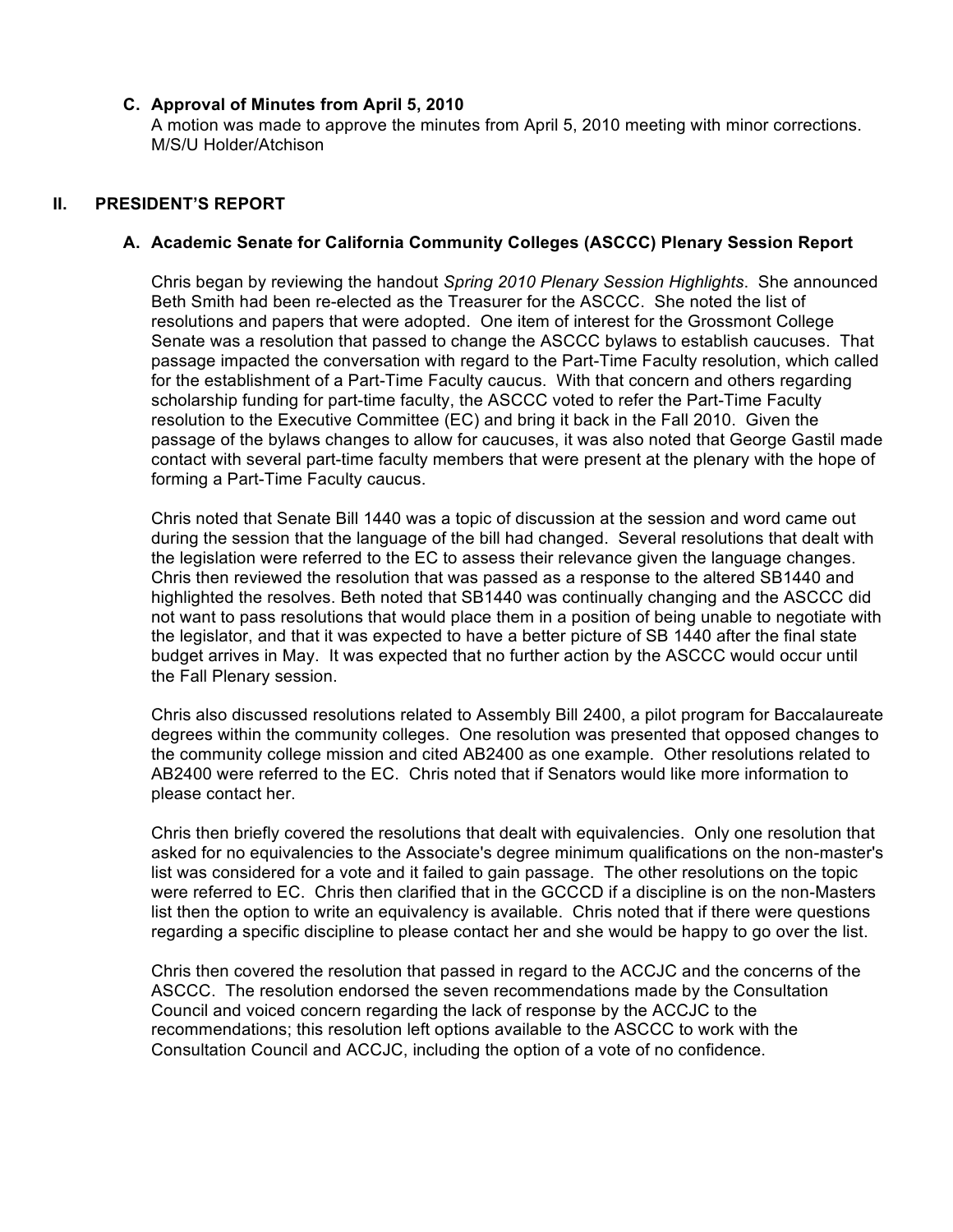#### **B. Announcements**

Chris noted that the Literary Arts Festival was happening on campus all week long and encouraged senators to attend the events being held.

Chris also encouraged senators to attend the Pre-board meeting discussion "Student Success Conversations" on Tuesday 4:00pm in room 31-370.

## **III. COMMITTEE REPORTS**

#### **A. Student Success Steering Committee**

Chris introduced Sue Jensen, Chair of the Student Success Steering Committee. Sue reviewed the work and programs that the committee has been doing and the areas they were able to utilize money from the Basic Skill Initiative. Some of the programs highlighted were: the Math Academy-students are able to take Math 88 and 90 at the same time, funding was available to provide text books and supplies to these students and tutoring was available; Life Coaching Program-available for EOPS/DSPS students, 93% of students involved are returning for second semester, students meet weekly with Coach for mentoring in study habits, organizing time and goal setting, for more information on Life Coach Program www.grossmont.edu/lifecoach; Community Service Learning Program-tutoring in the Psychology program Psych 150 students tutoring Psych 120 students, increased student success; Foreign Language exchange programpairing students who are taking Japanese language courses with Japanese ESL students for, not only tutoring, but life skills while here; Nancy Pipkin is looking for participants who would like to receive Community Service credits for the mentoring/tutoring programs for the fall. Some other areas also received funding: material for ESL reading course; the UMOJA program for funding visits for students to possible transfer colleges, supplemental tutoring for English 90; experiencing success in first semester of contextualized learning for English 98/English 98R/Math 90 for health professions.

Sue then reported on faculty development in Basic Skills including many Basic Skills regional conferences available, faculty inquiry groups, and the great possibility that GC will be chosen for the FIPSE Grant by Kingsborough College. Sue then announced the upcoming Summer Institutes would be June 7-10 and detailed some of the items that would be covered. She noted that the team from Kingsborough would be returning for a workshop. In closing she noted that those that attended the Institutes would receive a stipend and lunch.

Chris thanked all the committee members for their hard work and guidance in the Basic Skills area. She also noted discussion occurred at the Plenary session regarding some of the proposed changes to Title 5 language regarding pre-requisites. She encouraged senators to contact Sue and committee members regarding the Basic Skills Initiative and how faculty can employ some of the projects in their classes.

## **IV. ACTION ITEMS**

#### **A. Advancement in Academic Rank**

Chris asked for a motion to approve the list for Advancement in Academic Rank. M/S/U Montejano/Holder

Evan Wirig noted that the Academic Rank committee would be reviewing some of the criteria and language of the applications, but asked that the senators share with their constituents that when they are applying to be sure they meet all the criteria for the advancement in rank and to be sure all the forms are filled out correctly.